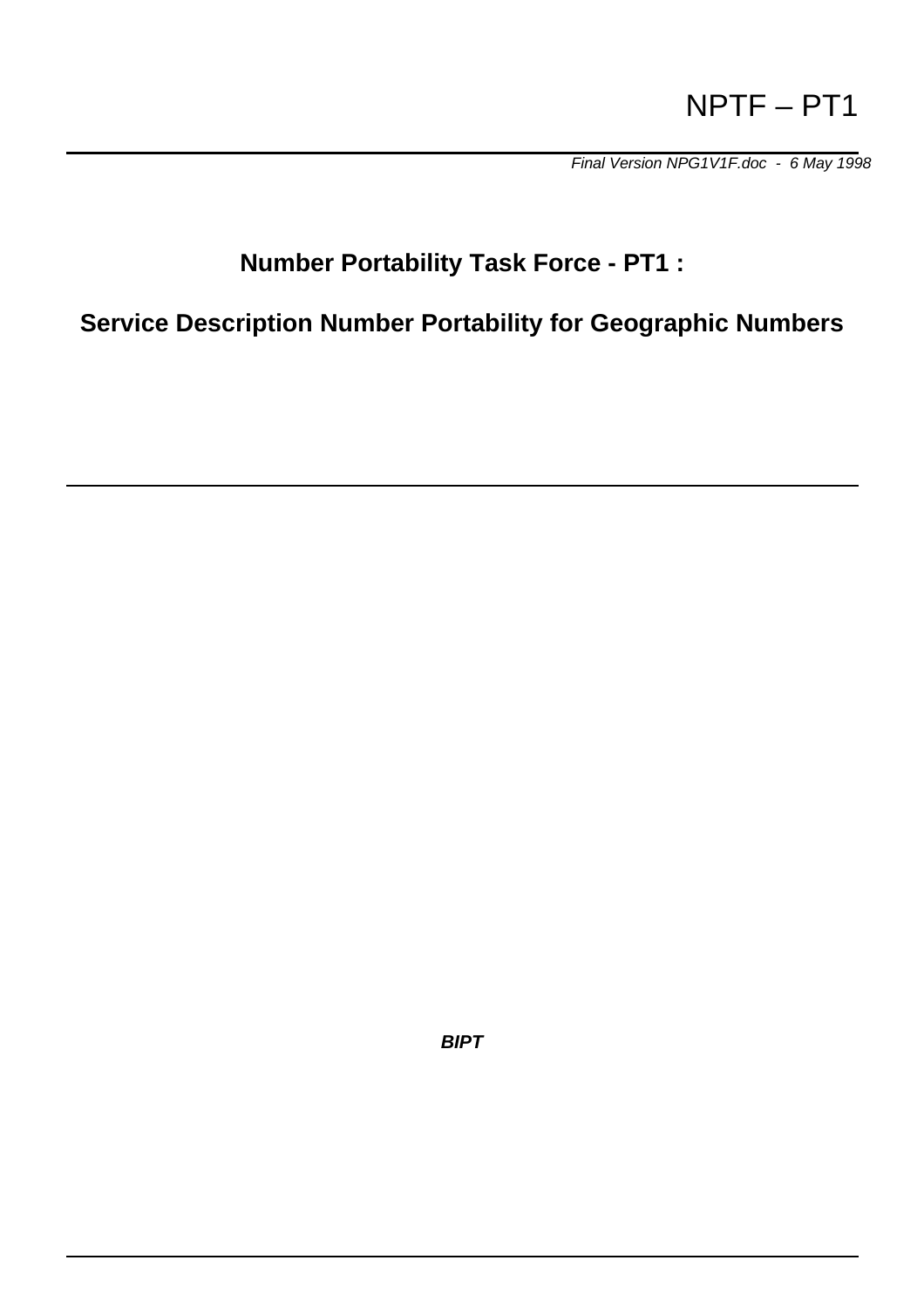## **Contents**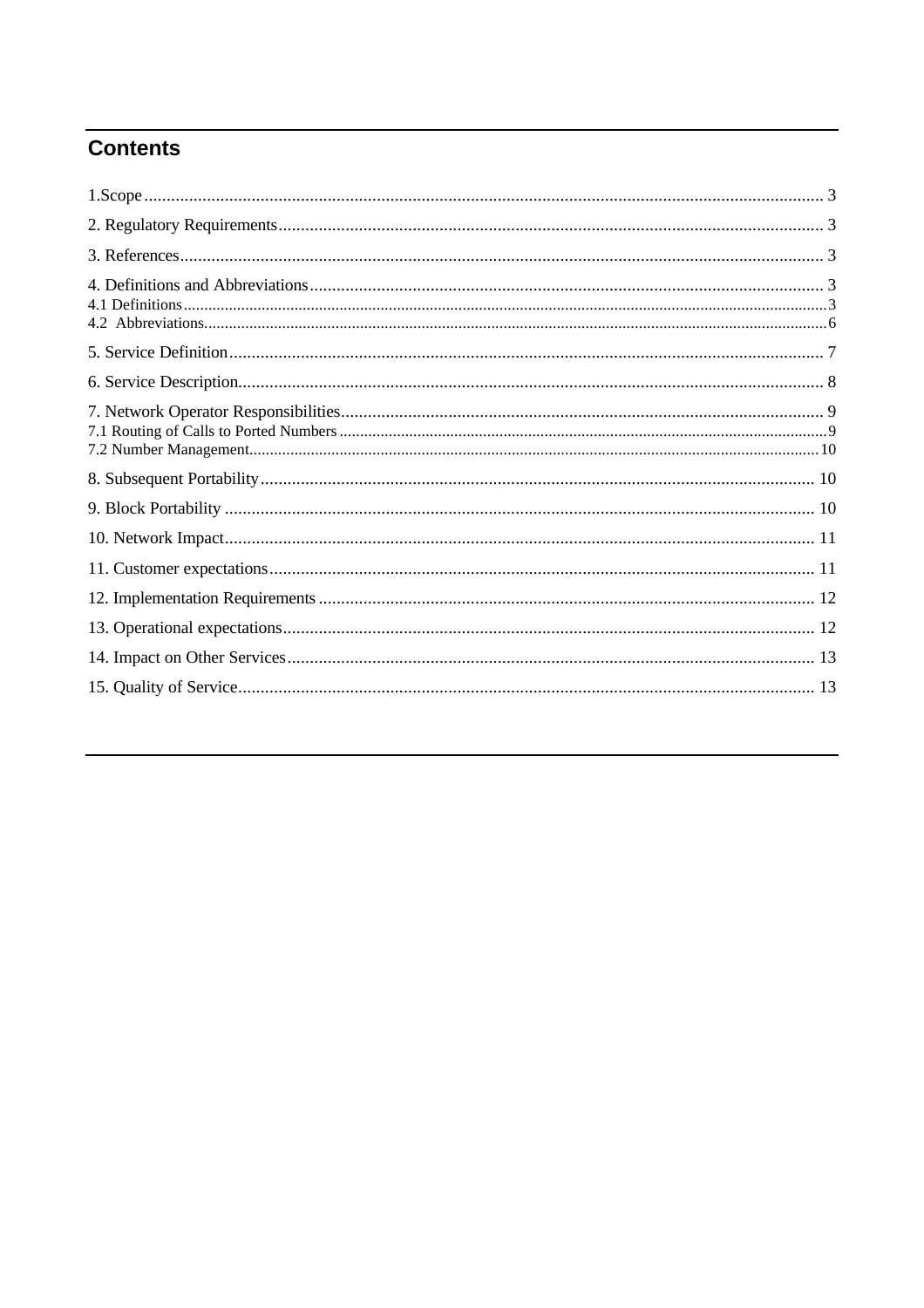### **1.Scope**

The scope of this document is to describe Geographic Number Portability in terms of high-level service definitions and terminology.

The following topics will be discussed in this document:

- Regulatory Requirements;
- Explanation of the definitions and abbreviations used in Geographic Number Portability;
- High level service description of Geographic Number Portability;
- Expectations of both the customers and the network operators;
- A high level description of the responsibilities of the different entities involved in providing Number Portability;
- Interworking aspects with other services;
- Implementation requirements;
- Quality of Service.

The scope of the requirements is limited to :

- the portability of individual customer numbers:
- the portability of complete DDI ranges.

For the sake of clarity, the following number portability types are outside the scope of this document:

- Number Portability for Mobile Numbers;
- Number Portability for Non-Geographic Numbers.

### **2. Regulatory Requirements**

This document serves as a basis to introduce Geographic Number Portability in Belgium, as described in the Law of 21 March 1991 Article 105bis § 6.

The Geographic Number Portability as described in the Law corresponds to Network Operator Portability**1**. As and when applicable, this encompasses Location Portability and/or Service Portability.

### **3. References**

- [1] Telecom Law of 21 March 1991<br>[2] Roval Decree on the Manageme
- Royal Decree on the Management of the Numbering Plan of 10 December 1997
- [ 3 ] ETR NA-010063 High Level Description of Number Portability
- [4] ITU-T Rec. E.164 The International Public Telecommunication Plan

### **4. Definitions and Abbreviations**

### **4.1Definitions**

The following definitions and terms will be used by the different project teams involved in the implementation of Number Portability in Belgium.

#### • **Block Portability (BP)**

Re-assignment by the BIPT of an assigned block of numbers from one operator (the initial Number Allocated Network Operator) to another network operator (the New Number Allocated Network Operator).

l

**<sup>1</sup>** Limited to Geographic Numbers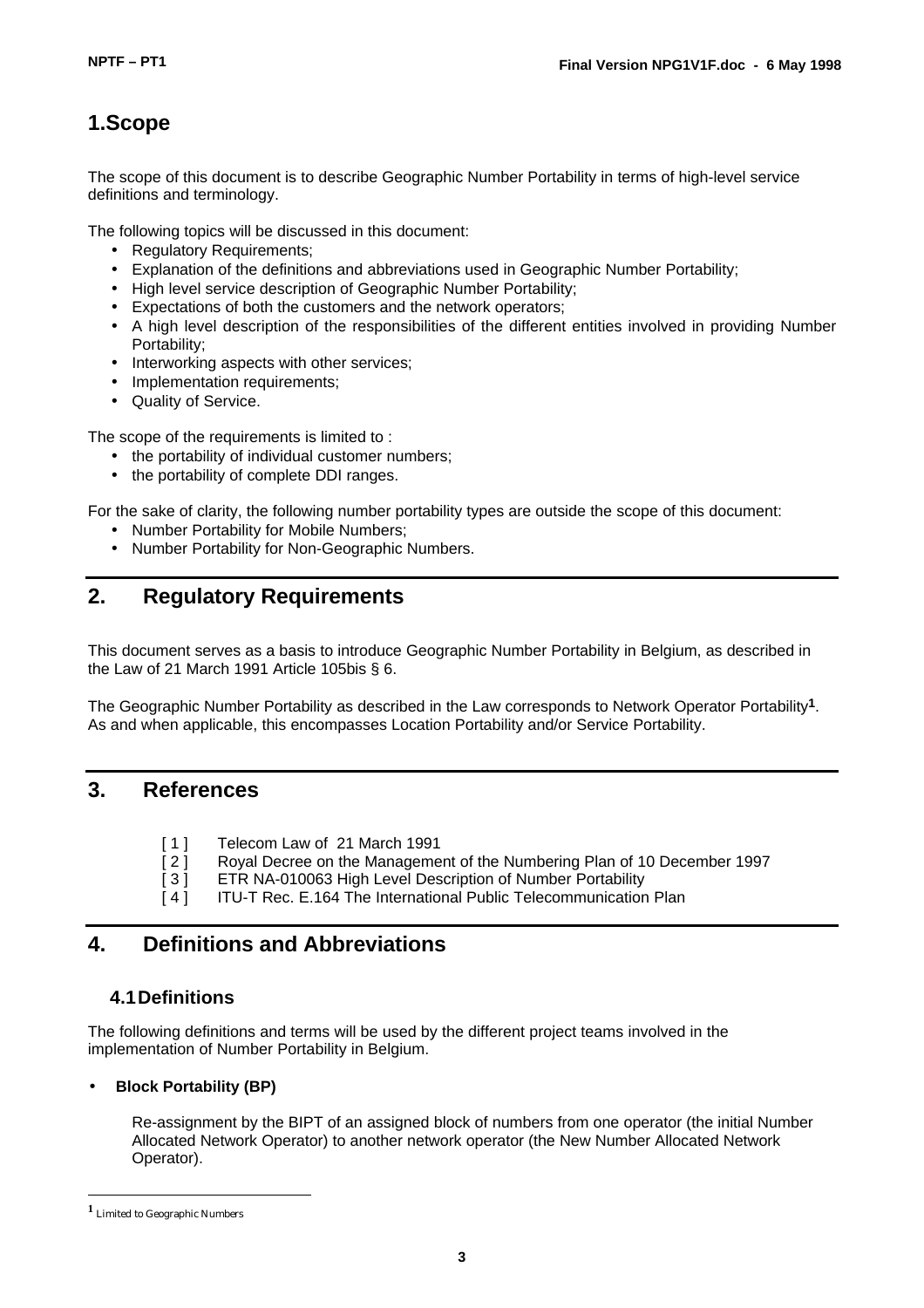#### • **Call Trap Function (CTF)**

The function whereby a mechanism is employed to determine whether or not a number is ported.

#### • **Database Query Function (DQF)**

The function whereby a database is accessed in order to ascertain whether a number is ported, and if it is, Routing Information is obtained that may be used to route the call to the appropriate destination.

#### • **Directory Number (DN)**

A number in the National Numbering Scheme that is allocated to a customer for a telephony service.

#### • **Donor Network /Exchange (DON/DOE)**

The network/exchange from which the number was ported.

#### • **Geographic Number (GN)**

An E.164 number as defined in the Royal Decree on the Management of the Numbering Plan of 10 December 1997.

#### • **Geographic Number Portability (GNP)**

Geographic Number Portability as described in the law corresponds to Network Operator Portability**<sup>1</sup>** . As and when applicable, this encompasses Location Portability and/or Service Portability.

#### • **Location Portability (LP) (also called Number Mobility (NM) )**

The ability of an end user to retain the same E.164 number when moving from one location to another within the same numbering area, without changing either network operator or the nature of the service offered.

#### • **Network Operator (NO)**

The entity which has been reserved or assigned geographic E.164 numbers by the BIPT.

#### • **Network Operator Portability<sup>1</sup> (OP)**

The ability of an end user to retain the same geographic E.164 number when changing from one network operator to another without changing either location or the nature of the service offered. Network Operator Portability**<sup>1</sup>**can be concatenated with Location Portability (LP) and/or Service Portability (SP).

#### • **Number Allocated Network Operator (NANO)**

The network operator to which the number block, containing the ported number, is assigned by the BIPT.

#### • **Originating Network/Exchange (ORN/ORE)**

The network/exchange to which the calling party is connected. For the purposes of this document it should be noted that, where carrier selection is employed, the Originating Network is the selected carrier network. Similarly, for incoming international calls, the Originating Network is the network containing the gateway connected to the international network, and for incoming mobiles calls, the Originating Network is the network containing the gateway connected to the mobile network. In the above three cases, the network to which the caller is directly connected shall not perform any Number Portability functions.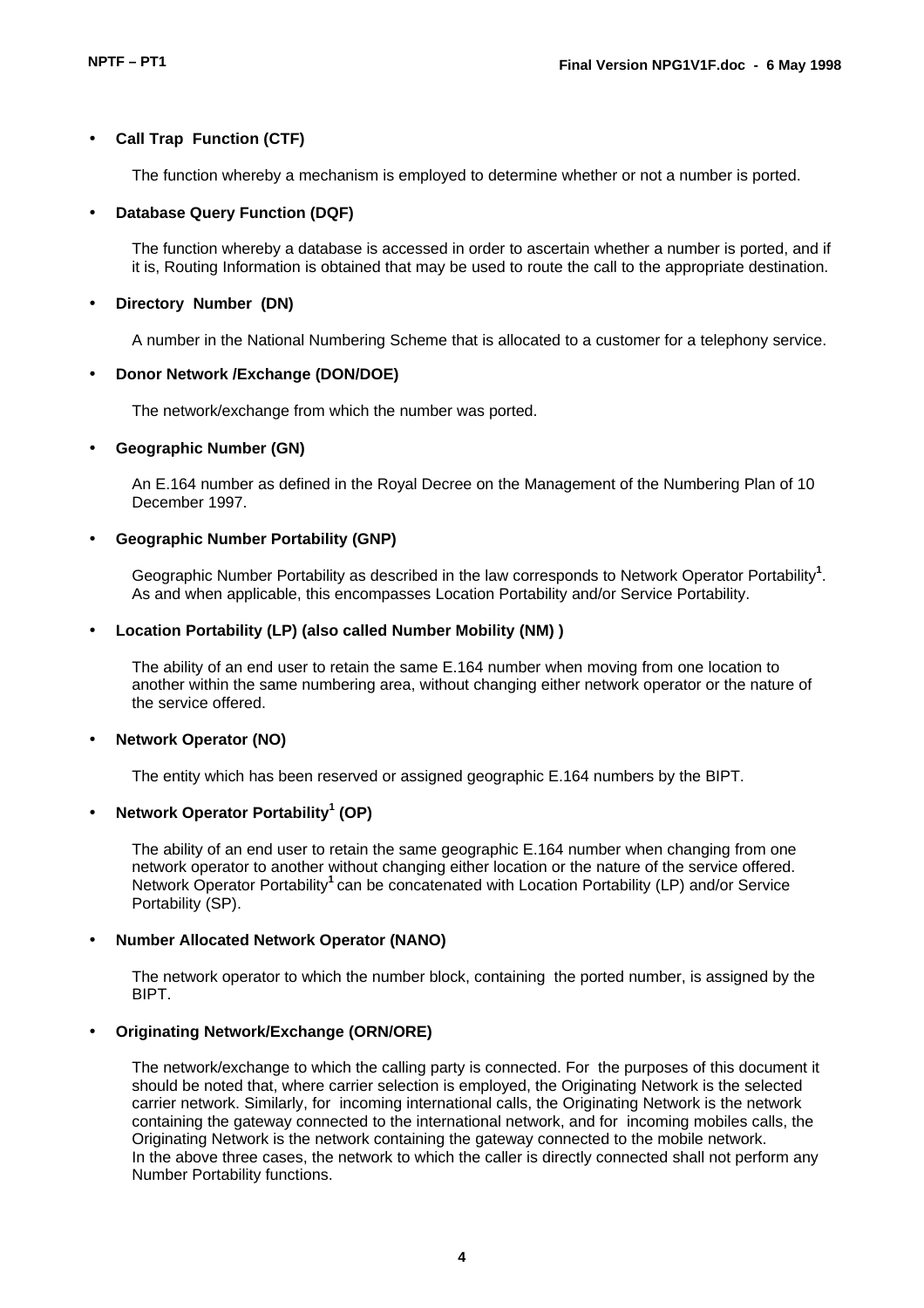#### • **Point of Interconnection (POI)**

The physical point located on the interconnect link where two networks are interconnected (and through which the calls are handed over from one network to another). The POI is the boundary between the operators' domains of responsibility.

#### • **Ported Number (PN)**

An end user's E.164 number that has been subject to number portability.

#### • **Ported-In Number (PIN)**

An end user's E.164 number that has been subject to number portability and that has been ported to a recipient network/exchange.

#### • **Ported-Out Number (PON)**

An end user's E.164 number that has been subject to number portability and that has been ported out to the donor network/exchange.

#### • **Range Analysis Function (RAF)**

The function whereby a number of significant digits of a number are examined in order to determine the appropriate Routing to a destination entity.

#### • **Real-Time Database (RTDB)**

Database that contains the number portability service Routing Information that is used in real-time by the Database Query Function of the Serving Network.

#### • **Recipient Network /Exchange (REN/REE)**

The network/exchange to which the number is ported.

#### • **Reference Database (RFDB)**

Database that contains the number portability service Routing Information and that is used as reference for the consistency of the Real-Time Databases.

#### • **Routing Information (RI)**

Information that allows the call to be routed. The Routing Information consists of one of the following:

- A Second Number:
- A Routing Number:
- A Routing Prefix.

#### • **Routing Information Addition Function (RIAF)**

The function which determines and adds the information necessary to enable the call to be routed to the appropriate destination.

#### • **Routing Number (RN)**

An E.164 number that allows the call to be routed. In this case, the number addresses a network or a network entity and does not contain an identification of the individual ported number.

#### • **Routing Prefix (RP)**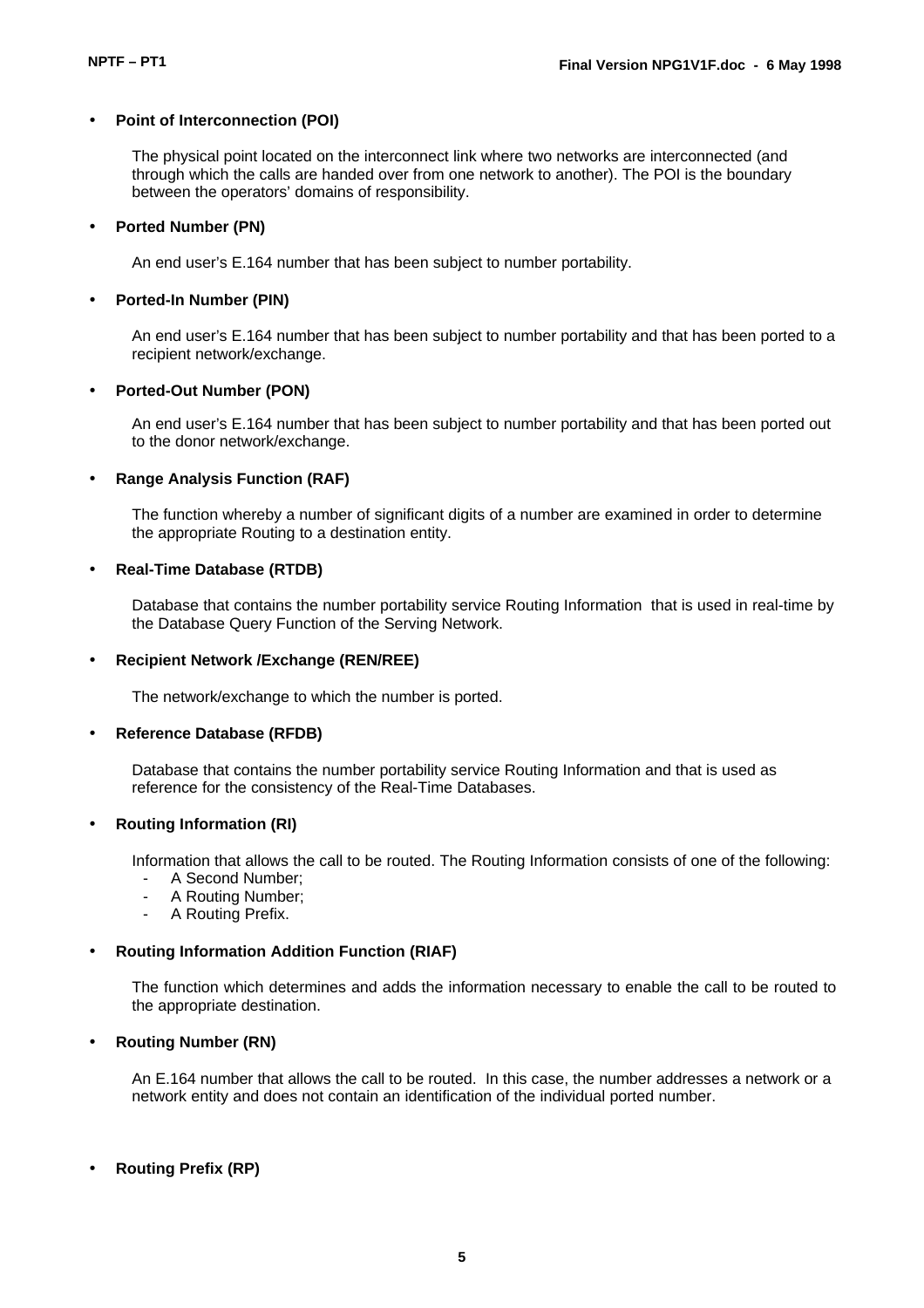A sequence of digits in front of the Ported Number containing the Routing Information that allows the call to be routed. The Routing Prefix may comprise hexadecimal digits.

#### • **Second Number (SN)**

An E.164 number that allows the call to be routed. In this case, there is a one to one correspondence between this number and the ported number.

#### • **Service Portability (SP)**

The ability of an end user to retain the same E.164 number when changing from one type of service to another within the same service domain (in this scope the service domain corresponds to the services using geographic numbers), without changing network operator nor location.

#### • **Serving Network (SEN)**

A network that performs all or part of theServing Network Functionality. The Serving Network Functionality may be split across multiple networks, and may reside in the Originating, Transit, Donor or Recipient Network/Exchange.

#### • **Serving Network Functionality (SNF)**

The serving network functionality consists of the following functions:

- the Call Trap Function;<br>- the Database Query Fu
- the Database Query Function;<br>the Routing Information Addition:
- the Routing Information Addition Function:
- the Range Analysis Function.

#### • **Transit Network/Exchange (TRN/TRE)**

A network/exchange between two networks/exchanges, e.g. between the originating and the donor network/exchange, between the Donor Network/Exchange and the Recipient Network/Exchange.

#### **4.2 Abbreviations.**

| ВP          | <b>Block Portability</b>                   |
|-------------|--------------------------------------------|
| <b>CCBS</b> | Call Completion to Busy Subscriber         |
| CLI         | Calling Line Identity                      |
| <b>CTF</b>  | Call Trap Function                         |
| DDI         | Direct Dialling In                         |
| DN          | Directory Number                           |
| <b>DOE</b>  | Donor Exchange                             |
| <b>DON</b>  | Donor Network                              |
| <b>DQF</b>  | <b>Database Query Function</b>             |
| GN.         | Geographic Number                          |
| GNP         | Geographic Number Portability              |
| <b>ISDN</b> | <b>Integrated Services Digital Network</b> |
| LP          | <b>Location Portability</b>                |
| <b>MWI</b>  | Message Waiting Indicator                  |
| <b>NANO</b> | <b>Number Allocated Network Operator</b>   |
| <b>NDC</b>  | National Destination Code                  |
| <b>NM</b>   | <b>Number Mobility</b>                     |
| NO.         | Network Operator                           |
| <b>NOC</b>  | Network Office Code                        |
| NP-DB       | <b>Number Portability Database</b>         |
| <b>NSN</b>  | National Significant Number                |
| ОP          | <b>Network Operator Portability</b>        |
| ORE         | <b>Originating Exchange</b>                |
| <b>ORN</b>  | <b>Originating Network</b>                 |
|             |                                            |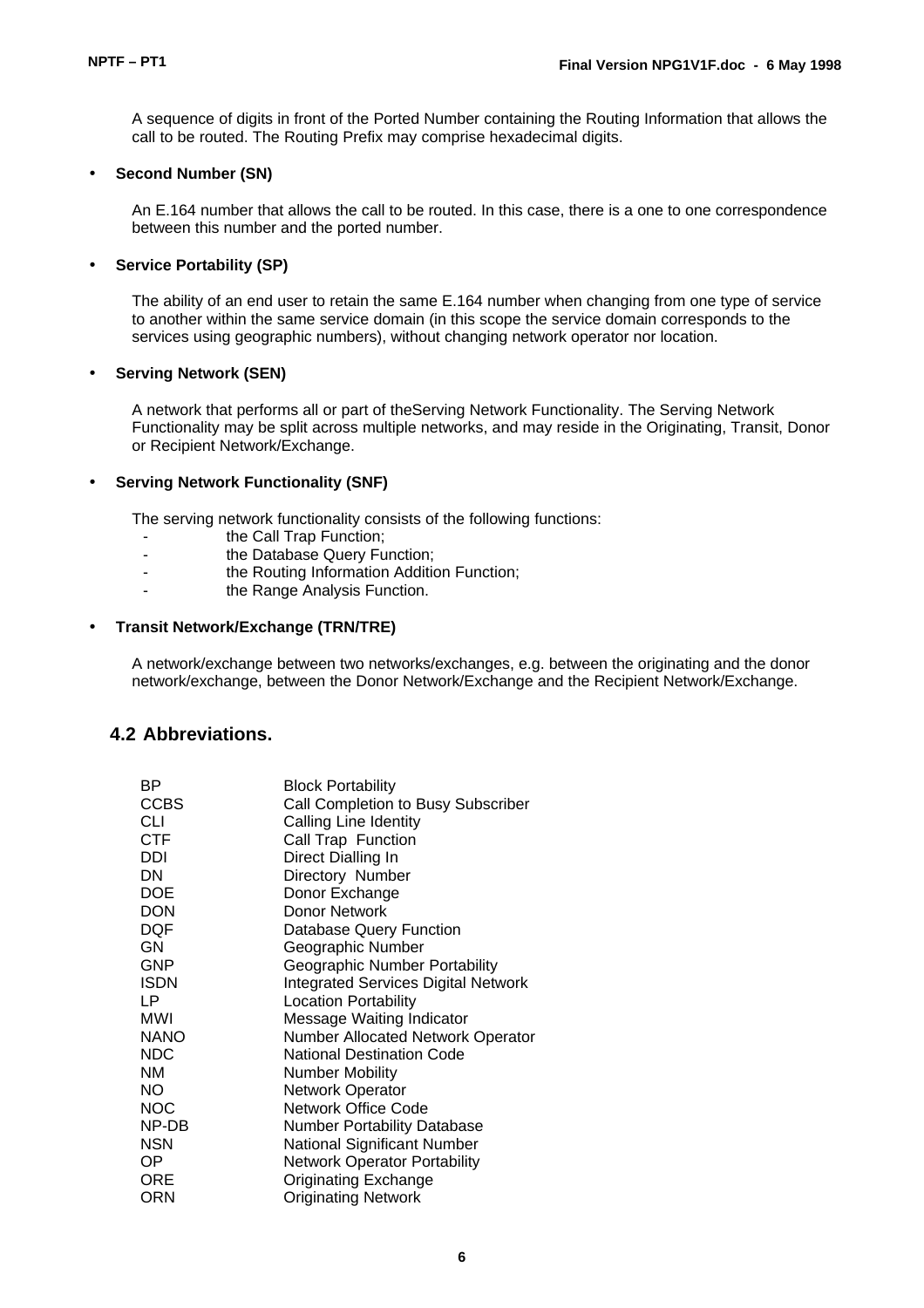| PIN<br>PN<br>POI | Ported-In Number<br><b>Ported Number</b><br>Point of Interconnection |
|------------------|----------------------------------------------------------------------|
| PON              | Ported-Out Number                                                    |
| <b>PSTN</b>      | <b>Public Switched Telephone Network</b>                             |
| RAF              | Range Analysis Function                                              |
| REE              | <b>Recipient Exchange</b>                                            |
| REN              | <b>Recipient Network</b>                                             |
| RFDB             | Reference Database                                                   |
| RI               | Routing Information                                                  |
| <b>RIAF</b>      | Routing Information Addition Function                                |
| RN               | <b>Routing Number</b>                                                |
| RP               | <b>Routing Prefix</b>                                                |
| RTDB             | <b>Real-Time Database</b>                                            |
| <b>SEN</b>       | Serving Network                                                      |
| SΝ               | Second Number                                                        |
| SNF              | <b>Serving Network Functionality</b>                                 |
| SP               | Service Portability                                                  |
| ТC               | <b>Transaction Capability</b>                                        |
| TRE              | <b>Transit Exchange</b>                                              |
| TRN              | <b>Transit Network</b>                                               |

### **5. Service Definition**

Number Portability refers to the case where a customer retains its originally assigned directory number while having a major change to the subscription of that customer. Depending on the kind of subscription change the following types of number portability can be identified:

- Network Operator Portability;
- Service Portability;
- Location Portability.

Network Operator Portability refers to the ability of an end user to retain the same directory number when changing from one network operator to another without changing location nor the nature of the service offered. Network Operator Portability is therefore a facility provided by one operator to another which enables customers to keep their existing telephone numbers when switching between those operators. Network Operator Portability may both be provided for geographic numbers and for non-geographic numbers.

Location Portability refers to the ability of an end user to retain the same directory number when moving from one location to another within the same numbering area, without changing network operator nor the nature of the service offered. Location Portability is only applicable to geographic numbers, as by their nature, non-geographic numbers do not incorporate location information. Unless combined with other types of portability, location portability is an internal network operator matter.

Service Portability refers to the ability of an end user to retain the same directory number when changing from one type of service to another within the same service domain (e.g. PSTN to ISDN), without changing network operator nor location. Service portability is a network operator option to provide additional features of a network operator's service portfolio within the same service domain. In the scope of this document, the service domain corresponds to the services using geographic numbers.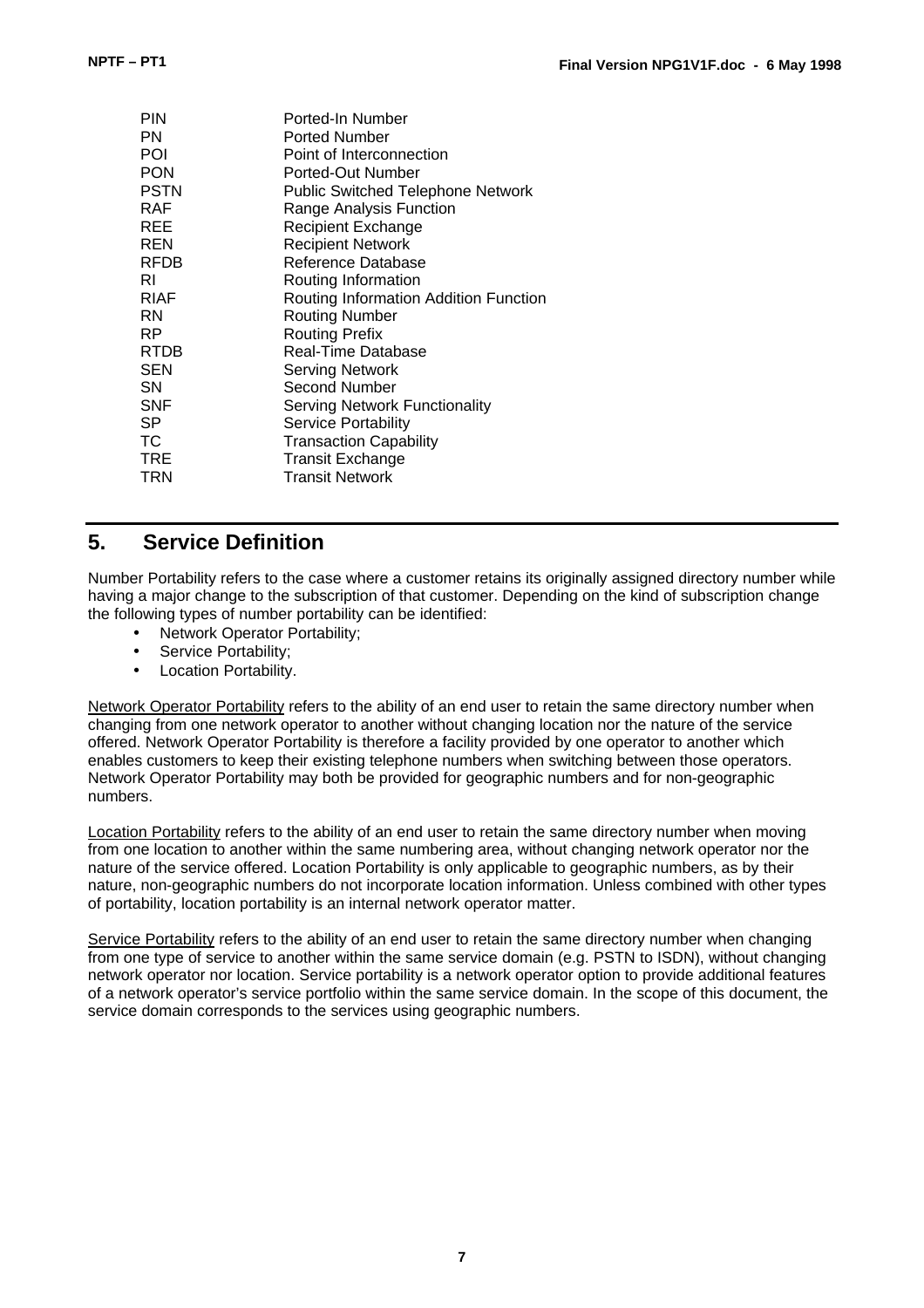From the customer's point of view, all three types of number portability are desirable because a change of directory number is usually linked with considerable inconvenience and expense.

The different types of Number Portability may be combined or concatenated at the same time (e.g. a customer may change location and operator at the same time). Cancatenating of different types of Number Portability can have implications if the customer wishes to revert to the original set-up. E.g. Network Operator Portability followed by Location Portability may make it impossible for the customer to revert to the original Donor Network Operator, as the Donor Network Operator may not offer Location Portability to the extent of the geographic area of that offered by the Recipient Network Operator). In case Location Portability is provided at the same time, or after Network Operator Portability (i.e. a customer changes operator and address but retains his number), the ability to provide Location Portability remains entirely with the recipient operator and is not dependent on the donor operator.

This document concentrates on the Network Operator Portability for Geographic Numbers only. Network Operator Portability for Non-Geographic or Mobile Numbers, Location Portability and Service Portability are not within the scope of this document.

### **6. Service Description**

In today's environment, in the absence of Network Operator Portability, geographic telephone numbers are assigned to network operator's local exchange on an NDC-NOC basis. An NDC-NOC is defined as the national destination code (NDC) and network office code (NOC) of an end user's telephone number (e.g. (0)2/2268759 has its NDC=2 and NOC=226). Each NDC-NOC contains a total of 10,000 different telephone numbers. Because an NDC-NOC is only served by a single local exchange in today's network, the telephone number identifies the network termination point, as well as the actual local exchange, or telephone switching system, that serves that network termination point. In effect, the dialed NDC-NOC is a terminating switch's routing address to the rest of the network.

With the implementation of Network Operator Portability, which allows network operators to serve numbers within the same NDC-NOC, this routing scheme can no longer be used. If normal call routing would be used, the call would be delivered to the old exchange where the subscriber was initially served (the donor exchange).

Therefore, to allow users on a switching system to switch from one network operator to another which implies changing of switching system while retaining their public-directory numbers, routing of calls to ported numbers can no longer be based on the NDC-NOC. Routing Information has to be added or inserted to allow the routing of the call to the new network operator's network (the recipient network) or the new operator's exchange serving the ported subscriber (the recipient exchange). The Routing Information can consist of one of the following elements:

- A Second Number (excluded by the BIPT);
- A Routing Number;
- A Routing Prefix.

The Routing Information for subscribers, who have moved or ported to another network operator, is usually stored in a Number Portability Database (NP-DB). This database contains the directory numbers of all ported subscribers and the Routing Information to allow a call to the ported number to be routed. Two types of NP-Databases can be used: Reference Database(s) and Real-Time Databases (e.g. one for each operator). The NP-Database can be integrated in the switches or can be accessed by the switches using e.g. an intelligent network application protocol (INAP).

The determination of the Routing Information for a ported call may occur in the originating network, a transit network or the donor network. The network that performs the query is called a Serving Network.

The whole process associated with the termination of a call to a ported number is depicted in Figure 1.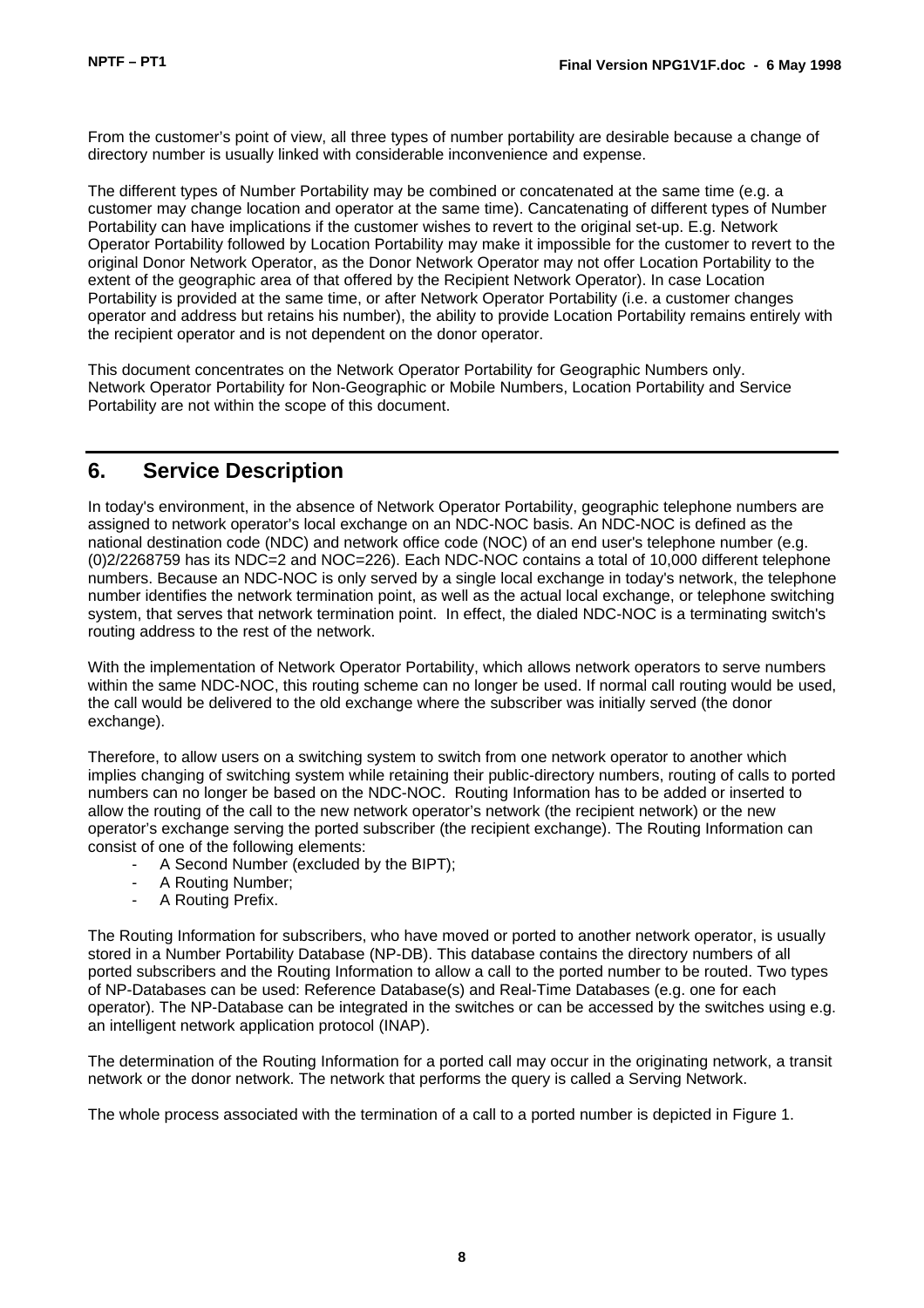

### **7. Network Operator Responsibilities**

### **7.1Routing of Calls to Ported Numbers**

In this section the responsibilities of the operators involved in routing a call to a ported number are described.

#### Originating Network

The Originating Network is the network where the call is originated. It should be noted, however, that for the purposes of this document, where carrier selection is employed, the selected carriers network becomes the Originating Network. Hence the network to which the caller is directly connected shall not perform any Number Portability Function*.*

If the originating network is at the same time the Recipient Network or a Serving Network, the routing functions as described in the relevant sections below should be carried out. Otherwise, the Range Analysis Function should be carried out to route the call towards the Donor Network, possibly via a Transit Network.

#### Transit Network

The Transit Network should carry the call between two other networks.

If the Transit Network is acting as a Serving Network, it should carry out functions as described in the Serving Network section. If it is not, the Transit Network should

- *if no Routing Information has been previously added or inserted*, carry out the Range Analysis Function on the called party number to route the call towards the donor network (possibly via another Transit Network);
- *if there is Routing Information previously added or inserted by another network, carry out the Range* Analysis Function on the Routing Information and/or called party number to route the call towards the recipient network (possibly via another Transit Network)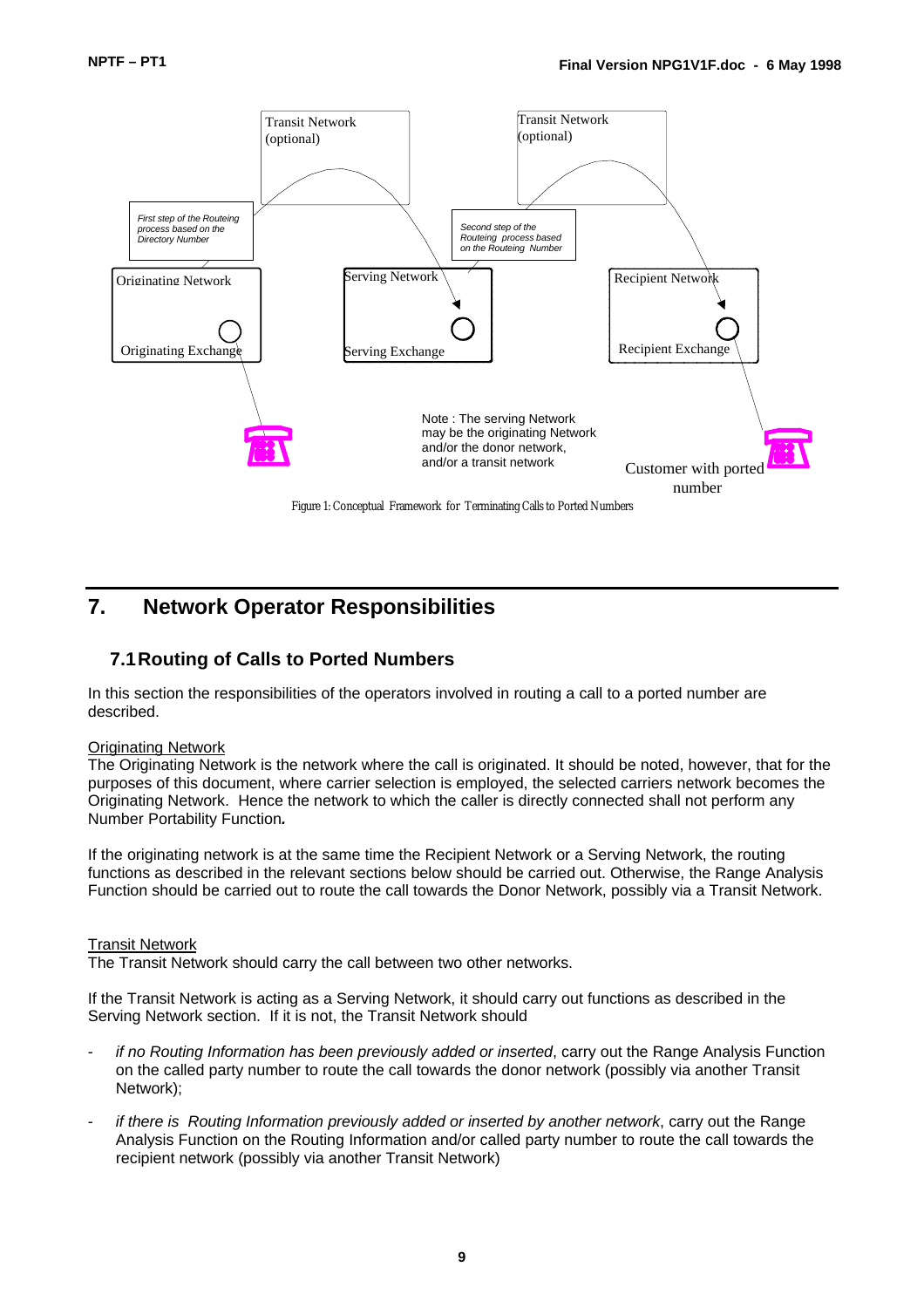#### Donor Network

There are no specific requirements of the Donor Network, unless it is acting as a Serving Network.

It is a Donor Operator's responsibility to ensure that all calls destined to its Ported-Out Numbers are passed to the Recipient Operator. Calls to its Ported-Out Numbers, whether originating on the Donor Operator's network or received from other networks, are to be passed to the Recipient Operator.

#### Recipient Network

The Recipient Network should use the Routing Information and/or the called party number to route the call to the network termination point of the ported number. Another Database Query function may be required to do so.

It is the Recipient Operator's responsibility to ensure that all calls made to Ported Numbers, are correctly delivered once they are correctly received from the Donor or Transit Operator.

#### Serving Network

The Serving Network Functionality may be split across multiple networks, and may reside in the Originating, Transit or Donor network. The following functionality should be carried out :

- The Call Trap Functionality should be carried out to determine that a number may be ported;
- The Database Query Function should be carried out to determine the Routing Information;
- The Routing Information Addition Function;
- The Range Analysis Function should be carried out on the Routing number and/or the called party number to direct the call towards the Recipient Network (possibly via a Transit Network)

### **7.2Number Management**

In this section, the responsibilities related to the service provision and number management are described.

#### Donor Network Operator

The Donor Network Operator must not reallocate ported numbers to another customer.

#### Recipient Network Operator

The Recipient Network Operator must inform the Donor Network Operator and Serving Network of any change in the circumstances associated with any ported number that may affect calls being delivered to a ported number.

The Recipient Operator will inform the Donor Operator, Serving Network and Number Allocated Network Operator when a customer has given up a Ported Number.

### **8. Subsequent Portability**

Once a number has been ported to one operator, the customer may wish to switch again to another operator, still retaining the original number. Provided the customer is not returning to the operator from whom he first obtained the number, these subsequent changes of operator are known as 'Subsequent' Portability'. So far as the Number Allocated Network Operator is concerned, it makes no difference, whether the portability it is providing is an initial or a subsequent porting. Subsequent Portability increases the normal operational complexity since a third party – a 'new' recipient operator is involved.

When a customer seeks to port their number a second time, creating a chain of Donor Networks should be excluded.

### **9. Block Portability**

In case the number of ported numbers within a certain NDC-NOC block of 10.000 numbers is sufficiently high (e.g. the Donor Operator loses X % or more of its customer numbers to Recipient Operators, and at least Y % of those Customer Numbers are handled by one Recipient Operator, X and Y to be defined by BIPT) , the BIPT might allow the Recipient Operator to apply to the BIPT for the re-assignment of that block to that operator called Recipient Block Operator.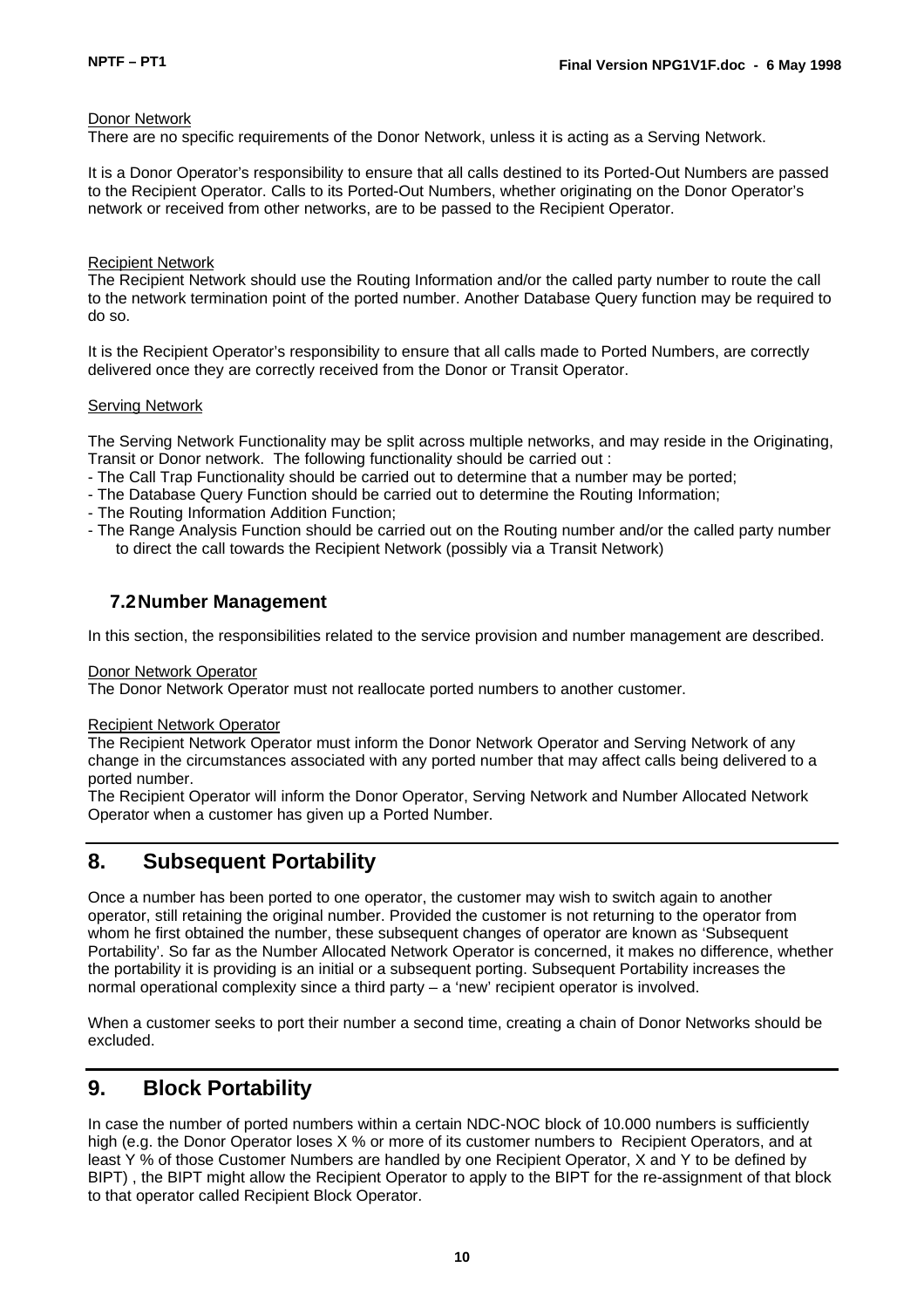If an entire block of 10.000 Customer Numbers is transferred from a Number Allocated Network Operator to a Recipient Block Operator, all operators will have to make amendments to the Routing tables of their switches, exactly in the same way as if a new 10.000 number block would been opened up by the Recipient Block Operator. Therefore all calls to numbers in that block will be automatically routed to their correct location. This implies that for each ported block, the following additional modifications will have to be undertaken by the Number Allocated Network Operator and the Recipient Block Operator:

- Most of the previously ported numbers in the number block, those that were ported to the Recipient Block Operator, will become not-ported;
- The remaining ported numbers in the number block, those that were ported to other Recipient Network Operators than the Recipient Block Operator, will become ported from the Recipient Block Operator, being the new Number Allocated Network Operator, to ohter Recipient Network Operators;
- Numbers that were not ported before, become ported from the new Number Allocated Network Operator (the Recipient Block Operator), to the old Number Allocated Network Operator, after the block transfer.

The following operational requirements should be taken into account when doing block portability:

- there should be no adverse effect upon network services or facilities available to remaining customers of the Donor Operator once the re-assignment takes place;
- there shall be proper arrangements in place in order to co-ordinate consequent changes of primary Routing of the re-allocated range of numbers and alteration of transfer arrangements in relation to those numbers.

### **10. Network Impact**

Below are but a few of the impacts that geographic number portability will bring to the telecommunications network.

#### **Switching Network**

Substantial changes to call-processing logic and administration software will be required in all switching systems in use in today's telecommunications network to implement geographic number portability.

#### **Signalling Network**

Unlike today's network, in which calls to local subscribers between local exchanges are translated in the originating local exchange, geographic number portability will require an NP-Database query for every call to a ported subscriber that is not served by the originating switch. This will require capacity increases in the number of SS7 links to the Signaling Transfer Points, and in the event deployment of new Service Control Points to run the NP-database application.

#### **Billing, Administration, and Maintenance Systems**

Because local number portability removes the direct association of a subscriber's directory number to a central office, which many operations support systems were based upon, substantial changes will be required in most of the systems in use today in local telephone company networks.

### **11. Customer expectations**

Solutions to provide number portability should assure the following generic assumptions :

- Only E.164 number (NSN) should be considered eligible to be ported.
- In some cases not a single E.164 number but a collection of E.164 numbers may be requested to be ported. Porting of single numbers within a DDI range is not allowed.
- The privacy of the user which has ported his number should be granted. That means that the calling party should not be informed that the called party has ported his number.
- Number portability should not affect the call dialling procedures.
- When Calling Line Identity Presentation is required it shall be the directory number.
- The mechanisms by which portability is provided should subject the call to minimal (if any) performance degradation relative to that offered to non ported numbers. This includes both post dial delay and transmission.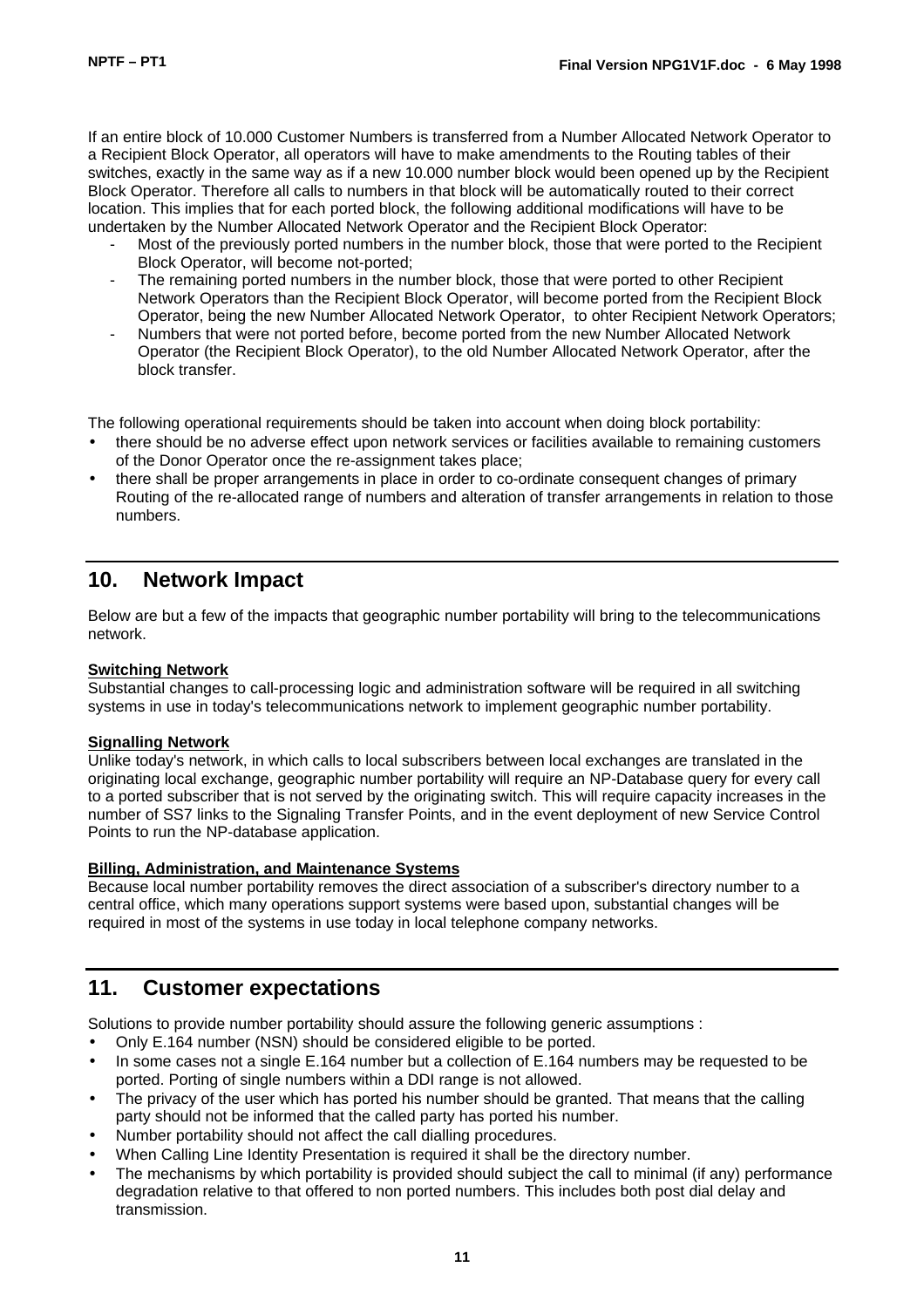- In case of individual numbers out of a particular MSN are ported, it means that the ported numbers do not belong anymore to the MSN and are treated out of the context of the corresponding MSN.
- Customers will get access to services determined by the Network Operator to whom they are connected, minimizing the difference in service offer to ported and non-ported numbers.
- Customers expect to have a continuous service.

### **12. Implementation Requirements**

- 1) Architectural Flexibility: The set of architectures selected for support of number portability should allow network operators reasonable flexibility in the manner in which the architecture is implemented, the use of equipment from a multi-vendor environment. Each operator should be able to decide about its own network architecture, network functions and design of internal interfaces, as long as external requirements are fulfilled.
- 2) Transparency: The mechanism by which portability is provided should be transparent to ported and nonported customers.
- 3) Performance: The mechanism by which portability is provided should subject the call to minimal (if any) performance degradation relative to that offered to non ported numbers. This includes both post dial delay and transmission.
- 4) Interconnection: All network operators offering portability within the same numbering area should interconnect, either directly, or via a transit, and complete calls. Direct or transit interconnection is a commercial decision.
- 5) Efficient use of numbering resources: Because of the scarceness of the numbering resources in Belgium, numbering resources should be used efficiently.
- 6) Migration and evolution: Solutions to support number portability should allow rapid deployment of number portability in such a manner that Network Operators can migrate between technical solutions. Solutions should be developed such that technology should not be presented as a barrier to implementing number portability. Each operator should be able to decide about its own network architecture, network functions and design of internal interfaces, as long as external requirements are fulfilled.
- 7) Subsequent Porting: When a customer seeks to port their number a second time, creating a chain of Donor Networks should be excluded.
- 8) Only the E.164 number (not including prefixes, suffixes, etc.) should be considered eligible to be ported.
- 9) The entire E.164 number and not only part of it should be ported.
- 10) In some cases the customer may request the porting of a collection of E.164 numbers.
- 11) The privacy of the user which has ported his/her number should be granted. That means that the calling party should not be informed that the called party has ported his number.
- 12) Number portability should not affect the call dialling procedures.
- 13) When line identity presentation is required it shall be the directory number.
- 14) Introducing number portability must not adversely affect conformance with national or international propagation and echo standards.
- 15) Ensure that the preferred solutions are compatible with one another and provides a migration path between introductory solutions and long term solutions.

### **13. Operational expectations**

Many administrative steps will be required to move or "port" an end user from one Network Operator to another. Specifically, database changes will be required in the donor exchange, the recipient exchange and the NP-Databases. In addition, the end-user must be disconnected from the donor network and connected to the recipient network.

- The customer has the possibility to address the donor or the recipient operator to request network operator portability for geographic numbers.
- When changing network operator, the customer has the possibility to change number or to ask for number portability within the numbering areas.
- The customer will be informed about the exact time of porting.